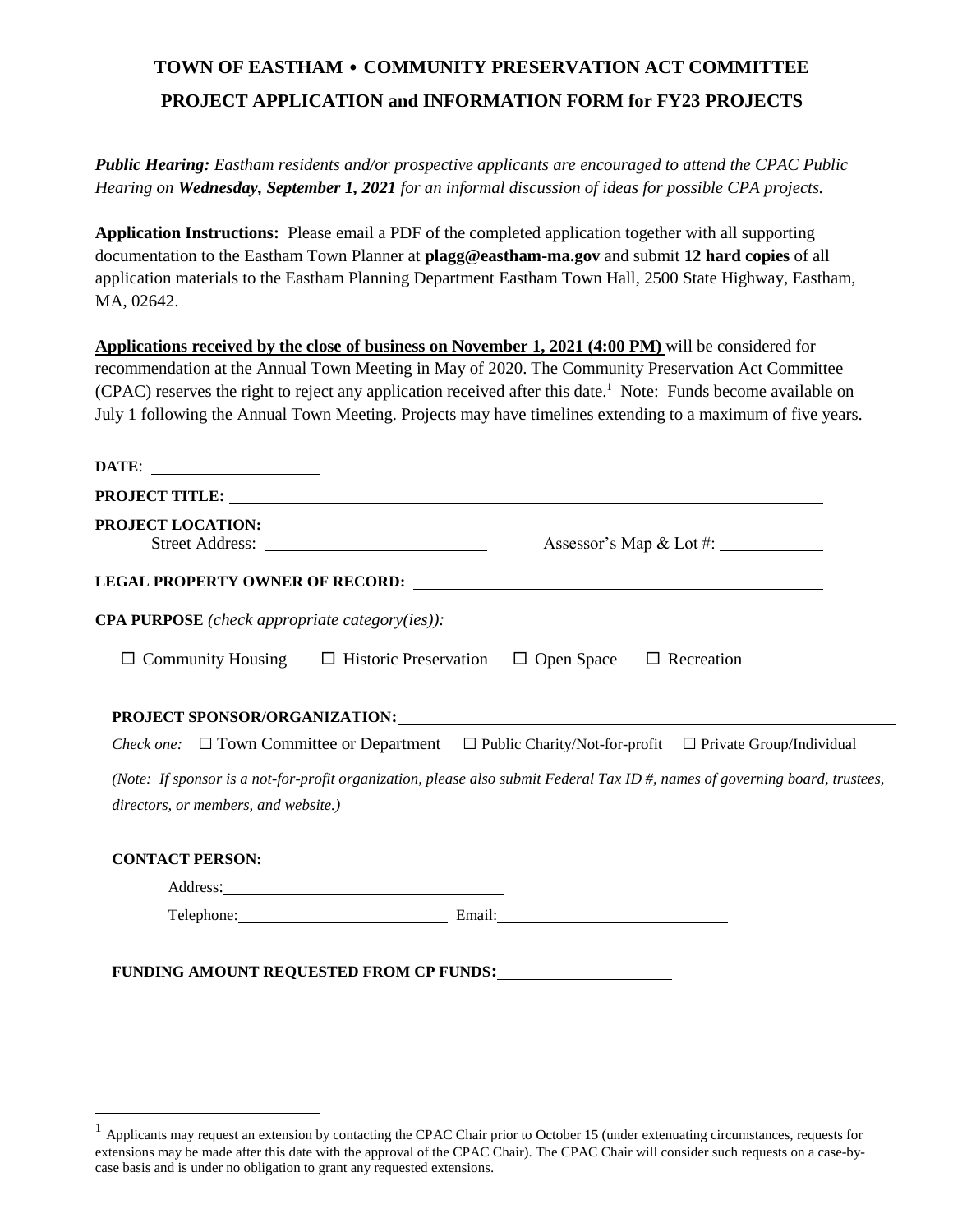## **TOWN OF EASTHAM • COMMUNITY PRESERVATION ACT COMMITTEE PROJECT APPLICATION and INFORMATION FORM for FY23 PROJECTS**

#### **PROJECT NARRATIVE - Please address the following questions:**

- 1. Provide detailed description of the project: What is the purpose and scope of the project?
- 2. How does this project accomplish the CPAC's guiding principles and goals as described in the Eastham Community Preservation Plan (FY15-FY19) and other relevant Town planning documents, including Eastham's Comprehensive Long Range Plan? Please be specific, citing document and page of each principle/goal quotes.
- 3. How does this project impact Eastham's citizens and address current community preservation need(s)?
- 4. Is this project a component of a broader and/or phased plan? If so, describe the scope and sequencing of the full project plan and how this project contributes. Do you expect to request additional CPAC funds in future years for this project?
- 5. Provide a project schedule showing all major project milestones.

 $\overline{a}$ 

- 6. How will this project leverage funds from other sources? Will there be any in-kind contributions, donations, or volunteer labor?<sup>2</sup> Are there fundraising plans? If seeking grants/loans from other funding sources please include commitment letters from funders or letters of inquiry to funders.
- 7. Provide a detailed budget. Identify all sources and uses of funds. Clearly distinguish among costs to be paid from CPA funds versus other sources of funding. Identify hard and soft costs, contingencies, and project management time (from contracted managers or existing staff).
- 8. What are your project costs based on? Obtain three written quotes for project costs whenever possible.<sup>3</sup>
- 9. What maintenance responsibilities will be required to sufficiently maintain the resource? How much will annual and long-term maintenance cost? What entity will be responsible for these responsibilities and costs? How will this revenue be generated?
- 10. Are there any legal ramifications/impediments to this project? What permits/variances will be needed?
- 11. If this project entails work done on property owned/controlled by another entity, demonstrate authorization from the property owner.
- 12. What are the qualifications/experience of the project's sponsoring organization? Provide mission statement, experience of the project manager, track record with summary of similar projects completed by the project manager and by the sponsoring organization.

 $2$  Ability to use discounted or donated services, labor, and materials is limited for projects on municipal property due to public procurement laws. However, projects on private property may benefit from seeking such cost savings.

 $3$  For any acquisition of an interest in real estate, property value will need to be established by the Town through procedures "customarily accepted by the appraising profession as valid" per Section 5 (f) of MGL Chapter 44B. CPA funds may be requested to pay for a Town-commissioned appraisal.